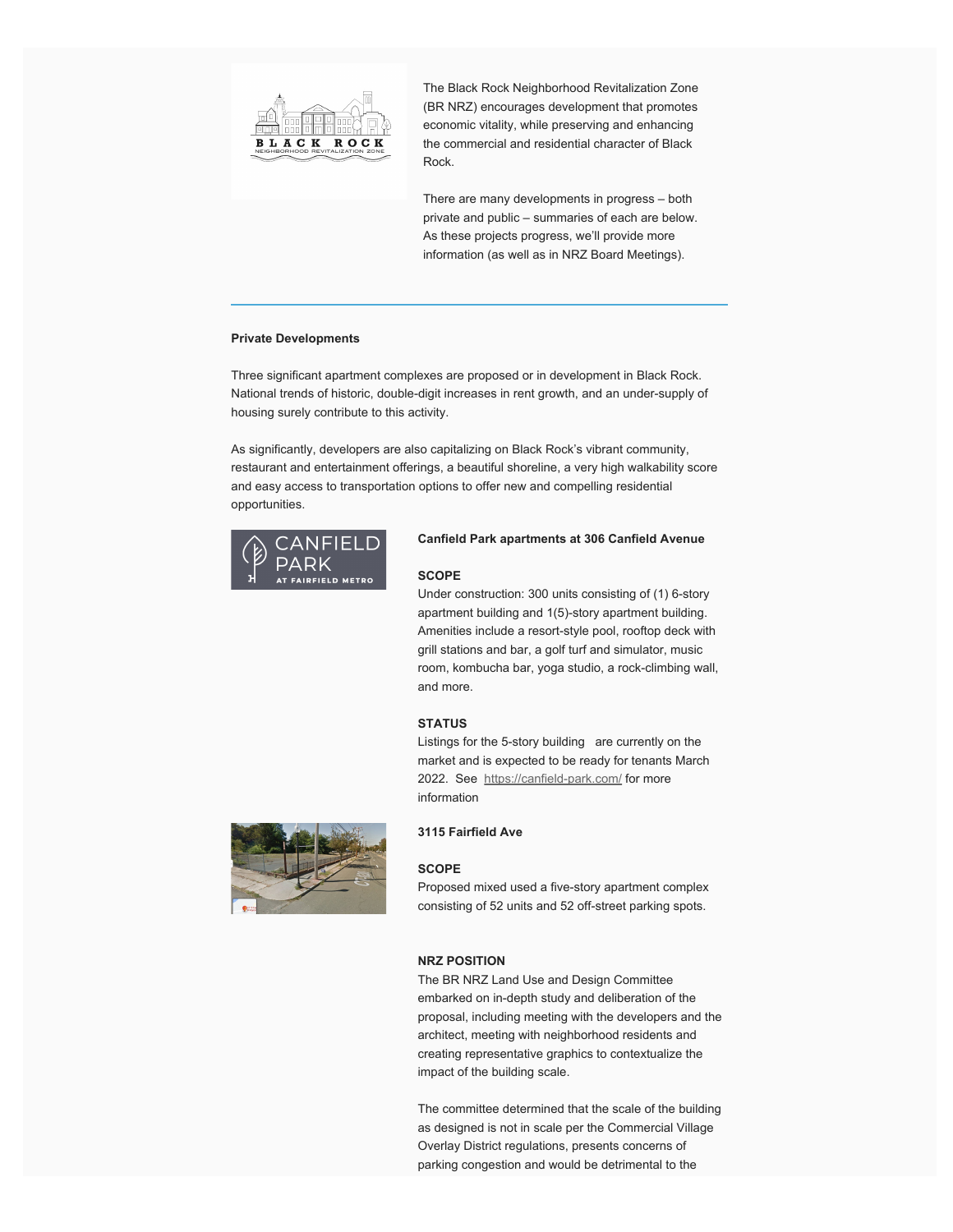commercial and residential character of Black Rock. The Board of the BR NRZ voted unanimously to submit a letter of opposition to the Planning & Zoning commission to this proposal as currently designed.

# **STATUS**

The developer's application is scheduled to be reviewed at the January 31st meeting of the Planning & Zoning commission.



# **Ellsworth at 547 Ellsworth Avenue**

### **SCOPE**

This proposed residential apartment complex will consist of 123 units and 135 off-street parking spots.

# **STATUS**

Developer has submitted an application to the Planning & Zoning commission for review. This project does not appear to require any variances and a review is to be scheduled.

# **NEXT STEPS**

BR NRZ Land Use & Design Committee is seeking to review the detailed project plans with specific interest with any environmental impact; most especially due to the potential loss of trees on this acreage.

#### **Public Works Developments**



#### **Brewster/Fairfield intersection & Ash Creek Gateway**

### **SCOPE**

Initially approved in 2012, this long delayed this project was funded with \$500k grant for improvements to the streetscape on Fairfield Avenue. Plans were created to improve the two areas: the Ash Creek Bridge gateway entering Black Rock from the Fairfield line, and the intersection of Fairfield Ave. and Brewster Street.

### **STATUS**

The project moved to the CT DOT for final review in 2021. There is no timeline for the process. The project is shovel ready when the state approval is finalized. Note: Fairfield Avenue (Route 130) is state highway.

For more information

see https://blackrocknrz.org/projects/fairfield-avegateway/



#### **SCOPE**

Since 2012, the Office of Planning and Economic Development (OPED) has been working to develop and implement plans to build a pedestrian footbridge connecting Fox Street to the Fairfield Metro train station. This plan includes improvements to Fox Street's streetscape with new trees, sidewalks and a design that will help to slow traffic. Target date for project